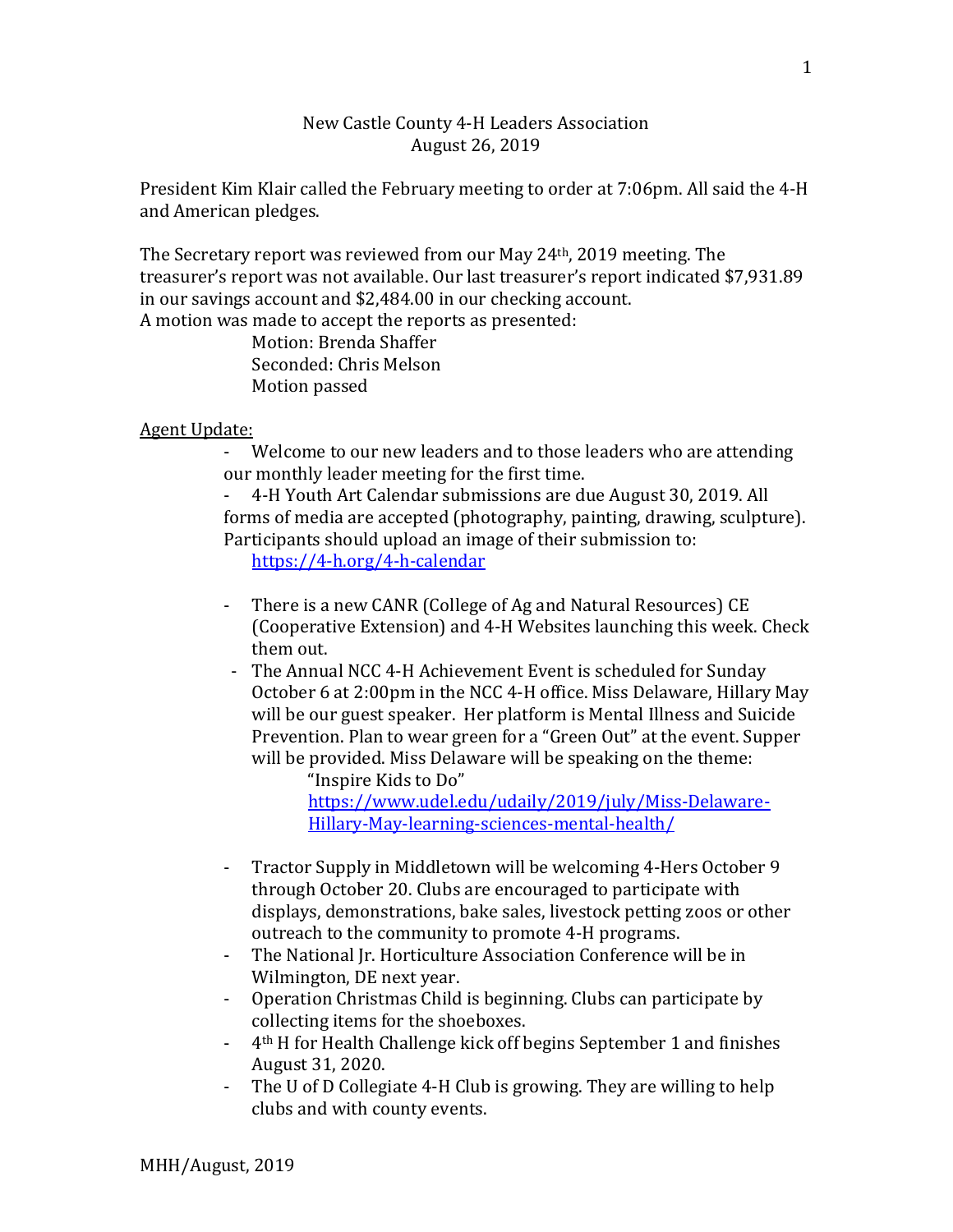- The Quarter Auction is tentatively scheduled for November 1 at St. Paul's UMC in Summit. This is a fundraiser for the NCC Leader's Association. A motion was made to move forward with the planning of the event:

Motion: Brenda Shaffer Second: Jenny Trunfio Motion passed.

- More information will be in the newsletter.
- There are many lesson plans available on the 4-H website for leaders to use. [http://extension.udel.edu/4h/resources-for-volunteers](http://extension.udel.edu/4h/resources-for-volunteers-leaders/)[leaders/](http://extension.udel.edu/4h/resources-for-volunteers-leaders/)

Old Business:

- 1. The NCC Livestock Show that was held in June was a great success. The Links made a good profit on their concession stand as well.
- 2. State 4-H Camp as well as Day Camps went well. Sarah Berninger reported that she trained a great bunch of CITs this year.
- 3. The NCC 4-H Exchange Group had a successful trip to Minnesota this past summer. Six boys and three girls attended. Next year the 4-Hers from Minnesota will come to NCC.
- 4. The 2019 4-H State Environmental Camp took place at Ashland Nature Center this summer. It was a great location and was well attended.
- 5. Over 50 4-Hers attended the 2019 Cow Camp on the grounds of the Delaware State Fair. The 4-Hers learned all about caring for and showing dairy cows.
- 6. The 2019 Delaware State Fair was a great success. Although exhibit numbers were down, the displays in the 4-H building were lovely. The set up and tear down all went well and no suggestions for improvement were noted at this time.

New Business:

- 7. August 28th will be the unboxing of the National Youth Science Event at the Kent County 4-H office at 6:30 pm. The program targets 8-14 year olds.
- 8. 4-H Youth Art Calendar submissions are due August 30, 2019. All forms of media are accepted (photography, painting, drawing, sculpture). Participants should upload an image of their submission to:

<https://4-h.org/4-h-calendar>

- 9. Re-enrollment for the 2019-20 4-H year begins on September 1. This is done online through the NCC 4-H website.
- 10. September 9th there will be State Record Book training at the NCC 4-H office at 6:00 pm. You must preregister for this training by calling the office. Deadline is September 6.
- 11. The NCC 4-H Links will have their fall meeting on Tuesday September 10 at 7:00pm in the NCC 4-H office.
- 12. Newark Community Days will be on September 15 from 11:00 am to 4:00 pm on the UD Green.